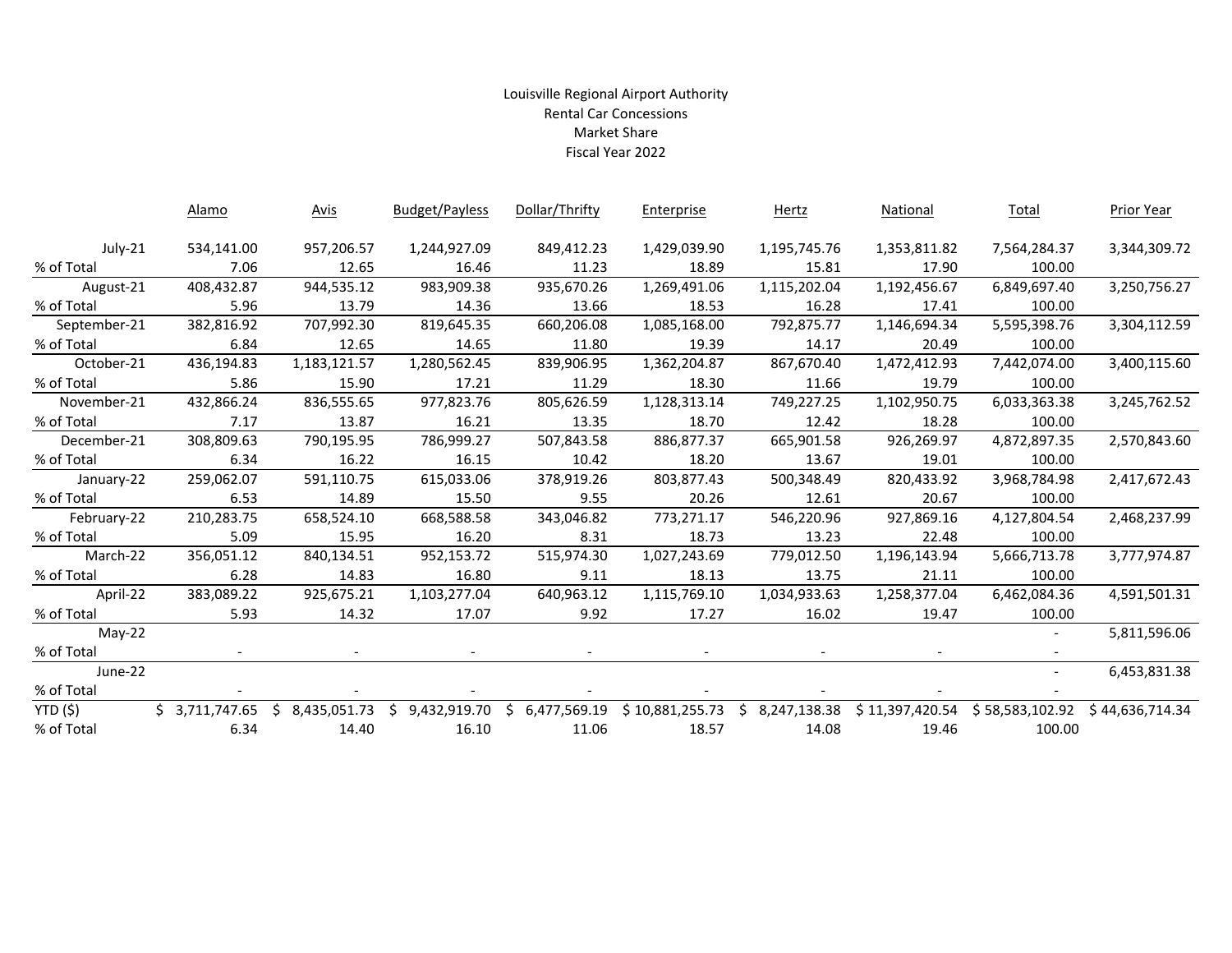## Louisville Regional Airport Authority Rental Car Concessions Transaction Count Fiscal Year 2022

|              | <b>Alamo</b> | <b>Avis</b> | <b>Budget/Payless</b>    | Dollar/Thrifty | Enterprise | <b>Hertz</b>             | National                 | <b>Total</b> | <b>Prior Year</b> |
|--------------|--------------|-------------|--------------------------|----------------|------------|--------------------------|--------------------------|--------------|-------------------|
| July-21      | 991          | 2,568       | 2,918                    | 1,939          | 3,140      | 3,584                    | 4,629                    | 19,769       | 11,196            |
| % of Total   | 5.01         | 12.99       | 14.76                    | 9.81           | 15.88      | 18.13                    | 23.42                    | 100.00       |                   |
| August-21    | 1,001        | 2,823       | 2,664                    | 2,386          | 2,298      | 3,580                    | 3,907                    | 18,659       | 11,551            |
| % of Total   | 5.36         | 15.13       | 14.28                    | 12.79          | 12.32      | 19.19                    | 20.94                    | 100.00       |                   |
| September-21 | 1,149        | 2,424       | 2,582                    | 2,025          | 3,038      | 2,810                    | 4,767                    | 18,795       | 12,076            |
| % of Total   | 6.11         | 12.90       | 13.74                    | 10.77          | 16.16      | 14.95                    | 25.36                    | 100.00       |                   |
| October-21   | 1,169        | 3,417       | 3,775                    | 2,122          | 3,580      | 2,586                    | 5,876                    | 22,525       | 11,890            |
| % of Total   | 5.19         | 15.17       | 16.76                    | 9.42           | 15.89      | 11.48                    | 26.09                    | 100.00       |                   |
| November-21  | 1,318        | 2,876       | 3,267                    | 2,340          | 3,258      | 2,618                    | 4,704                    | 20,381       | 10,881            |
| % of Total   | 6.47         | 14.11       | 16.03                    | 11.48          | 15.99      | 12.85                    | 23.08                    | 100.00       |                   |
| December-21  | 997          | 2,503       | 2,759                    | 1,711          | 2,585      | 2,535                    | 4,033                    | 17,123       | 8,629             |
| % of Total   | 5.82         | 14.62       | 16.11                    | 9.99           | 15.10      | 14.80                    | 23.55                    | 100.00       |                   |
| January-22   | 920          | 2,127       | 2,309                    | 1,226          | 2,371      | 1,912                    | 3,465                    | 14,330       | 8,664             |
| % of Total   | 6.42         | 14.84       | 16.11                    | 8.56           | 16.55      | 13.34                    | 24.18                    | 100.00       |                   |
| February-22  | 686          | 2,364       | 2,609                    | 1,137          | 2,371      | 2,275                    | 3,930                    | 15,372       | 8,701             |
| % of Total   | 4.46         | 15.38       | 16.97                    | 7.40           | 15.42      | 14.80                    | 25.57                    | 100.00       |                   |
| March-22     | 1,132        | 3,150       | 3,266                    | 1,756          | 3,029      | 2,763                    | 5,246                    | 20,342       | 12,720            |
| % of Total   | 5.56         | 15.49       | 16.06                    | 8.63           | 14.89      | 13.58                    | 25.79                    | 100.00       |                   |
| April-22     | 1,010        | 3,225       | 3,621                    | 2,015          | 2,944      | 3,678                    | 5,046                    | 21,539       | 14,348            |
| % of Total   | 4.69         | 14.97       | 16.81                    | 9.36           | 13.67      | 17.08                    | 23.43                    | 100.00       |                   |
| $May-22$     |              |             |                          |                |            |                          |                          |              | 17,726            |
| % of Total   |              |             | $\overline{\phantom{a}}$ |                |            | $\overline{\phantom{a}}$ | $\overline{\phantom{a}}$ |              |                   |
| June-22      |              |             |                          |                |            |                          |                          |              | 17,203            |
| % of Total   |              |             | $\blacksquare$           |                |            |                          | $-$                      | $-$          |                   |
| <b>YTD</b>   | 10,373       | 27,477      | 29,770                   | 18,657         | 28,614     | 28,341                   | 45,603                   | 188,835      | 145,585           |
| % of Total   | 5.49         | 14.55       | 15.77                    | 9.88           | 15.15      | 15.01                    | 24.15                    | 100.00       |                   |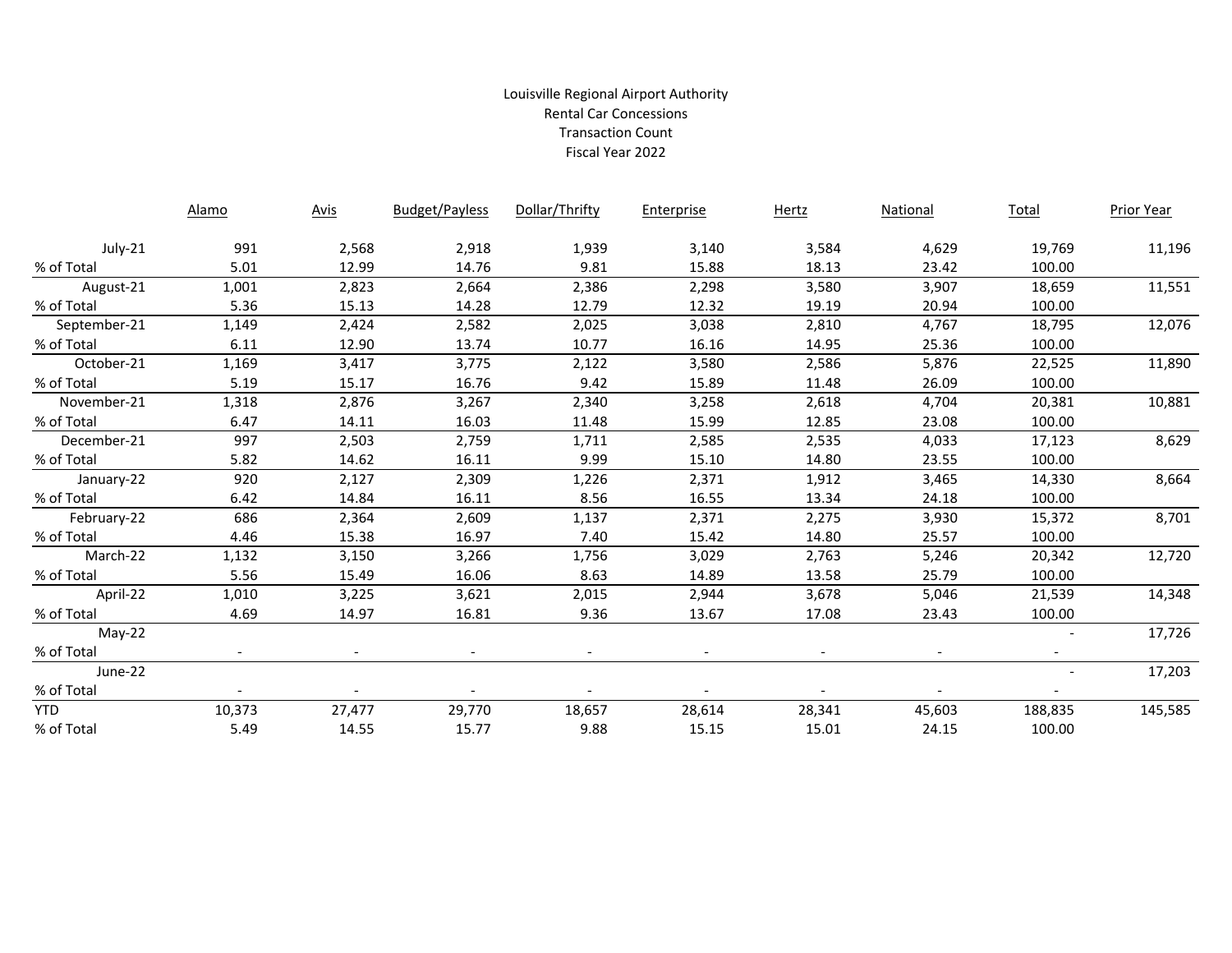### Louisville Regional Airport Authority Rental Car Concessions Revenue per Transaction Fiscal Year 2022

|              | Alamo                    | Avis                     | <b>Budget/Payless</b>    | Dollar/Thrifty           | Enterprise               | Hertz                    | National                 | Total                    | Prior Year |
|--------------|--------------------------|--------------------------|--------------------------|--------------------------|--------------------------|--------------------------|--------------------------|--------------------------|------------|
| $July-21$    | 538.99                   | 372.74                   | 426.64                   | 438.07                   | 455.11                   | 333.63                   | 292.46                   | 382.63                   | 246.06     |
| August-21    | 408.02                   | 334.59                   | 369.34                   | 392.15                   | 552.43                   | 311.51                   | 305.21                   | 367.10                   | 216.19     |
| September-21 | 333.17                   | 292.08                   | 317.45                   | 326.03                   | 357.20                   | 282.16                   | 240.55                   | 297.71                   | 196.87     |
| October-21   | 373.14                   | 346.25                   | 339.22                   | 395.81                   | 380.50                   | 335.53                   | 250.58                   | 330.39                   | 214.12     |
| November-21  | 328.43                   | 290.87                   | 299.30                   | 344.28                   | 346.32                   | 286.18                   | 234.47                   | 296.03                   | 201.42     |
| December-21  | 309.74                   | 315.70                   | 285.25                   | 296.81                   | 343.09                   | 262.68                   | 229.67                   | 284.58                   | 195.36     |
| January-22   | 281.59                   | 277.91                   | 266.36                   | 309.07                   | 339.05                   | 261.69                   | 236.78                   | 276.96                   | 179.41     |
| February-22  | 306.54                   | 278.56                   | 256.26                   | 301.71                   | 326.14                   | 240.10                   | 236.10                   | 268.53                   | 178.70     |
| March-22     | 314.53                   | 266.71                   | 291.54                   | 293.84                   | 339.14                   | 281.94                   | 228.01                   | 278.57                   | 185.11     |
| April-22     | 379.30                   | 287.03                   | 304.69                   | 318.10                   | 379.00                   | 281.38                   | 249.38                   | 300.02                   | 198.92     |
| $May-22$     | $\overline{\phantom{a}}$ | $\overline{\phantom{a}}$ | $\overline{\phantom{a}}$ | $\overline{\phantom{a}}$ | $\overline{\phantom{a}}$ | $\overline{\phantom{a}}$ | $\overline{\phantom{a}}$ | $\overline{\phantom{0}}$ | 202.72     |
| June-22      | $\overline{\phantom{a}}$ | $\overline{\phantom{a}}$ |                          | $\overline{\phantom{a}}$ | $\overline{\phantom{0}}$ | $\overline{\phantom{0}}$ | $\overline{\phantom{a}}$ | $\overline{\phantom{0}}$ | 223.19     |
| YTD          | 357.83                   | 306.99                   | 316.86                   | 347.19                   | 380.28                   | 291.00                   | 249.93                   | 310.23                   | 306.60     |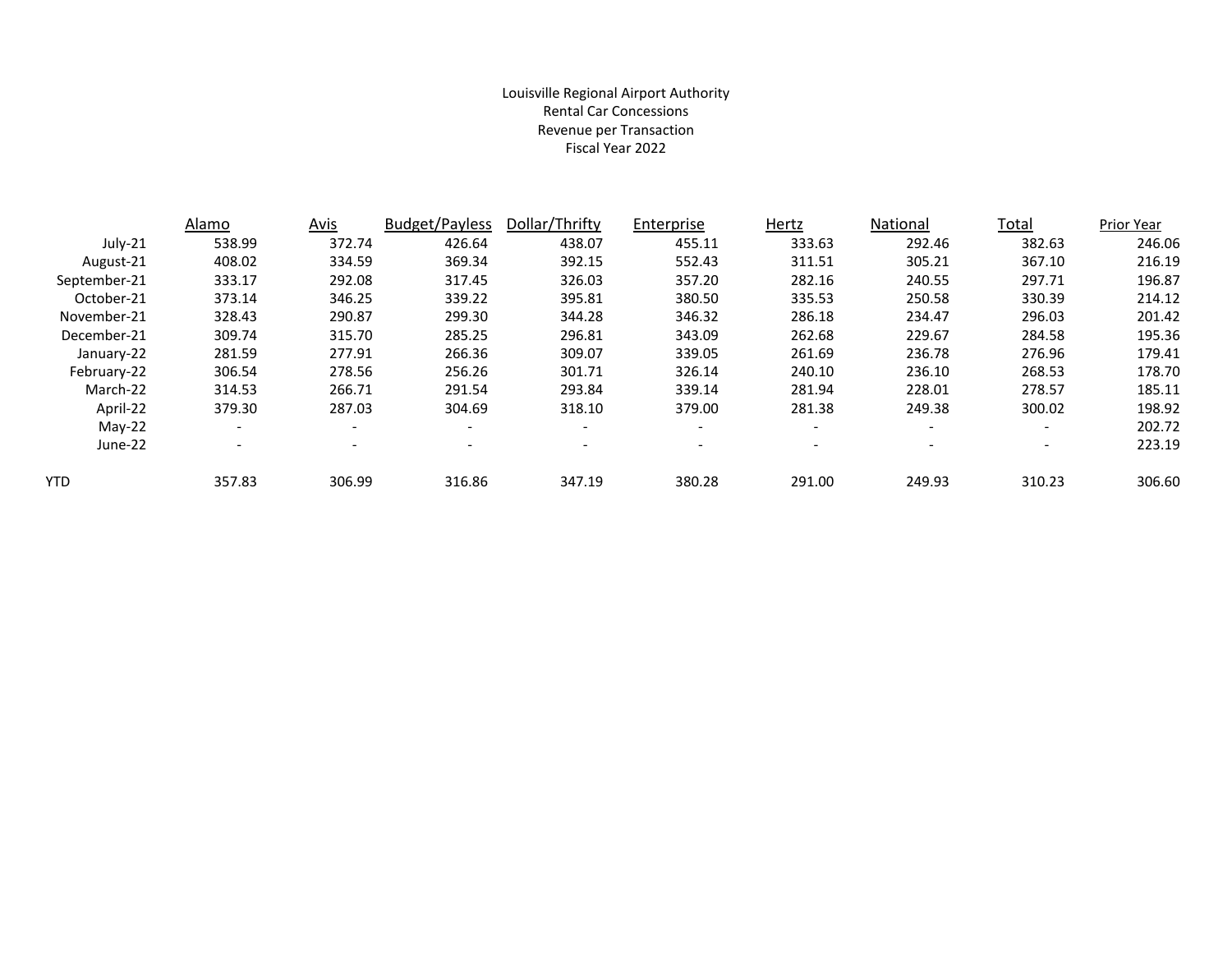#### Louisville Regional Airport Authority Rental Car Concessions Market Share Report Fiscal Year 2022

|           | Alamo     |           |            | Avis      |           |          | <b>Budget/Payless</b> |           |          | Dollar/Thrifty |           |           |
|-----------|-----------|-----------|------------|-----------|-----------|----------|-----------------------|-----------|----------|----------------|-----------|-----------|
|           | 2021      | 2022      | % Change   | 2021      | 2022      | % Change | 2021                  | 2022      | % Change | 2021           | 2022      | % Change  |
|           |           |           |            |           |           |          |                       |           |          |                |           |           |
| July      | 559,753   | 534,141   | $-4.58%$   | 294,657   | 957,207   | 224.85%  | 425,378               | 1,244,927 | 192.66%  | 443,342        | 849,412   | 91.59%    |
| August    | 525,214   | 408,433   | $-22.23%$  | 334,760   | 944,535   | 182.15%  | 407,420               | 983,909   | 141.50%  | 407,817        | 935,670   | 129.43%   |
| September | 469,558   | 382,817   | $-18.47%$  | 332,978   | 707,992   | 112.62%  | 413,965               | 819,645   | 98.00%   | 405,419        | 660,206   | 62.85%    |
| October   | 486,273   | 436,195   | $-10.30\%$ | 343,414   | 1,183,122 | 244.52%  | 338,794               | 1,280,562 | 277.98%  | 434,459        | 839,907   | 93.32%    |
| November  | 403,043   | 432,866   | 7.40%      | 374,601   | 836,556   | 123.32%  | 317,909               | 977,824   | 207.58%  | 522,315        | 805,627   | 54.24%    |
| December  | 290,136   | 308,810   | 6.44%      | 379,670   | 790,196   | 108.13%  | 253,775               | 786,999   | 210.12%  | 401,917        | 507,844   | 26.36%    |
| January   | 280,910   | 259,062   | $-7.78%$   | 281,982   | 591,111   | 109.63%  | 252,923               | 615,033   | 143.17%  | 325,533        | 378,919   | 16.40%    |
| February  | 225,990   | 210,284   | $-6.95%$   | 262,700   | 658,524   | 150.68%  | 252,499               | 668,589   | 164.79%  | 340,570        | 343,047   | 0.73%     |
| March     | 334,719   | 356,051   | 6.37%      | 448,903   | 840,135   | 87.15%   | 570,393               | 952,154   | 66.93%   | 546,598        | 515,974   | $-5.60\%$ |
| April     | 387,148   | 383,089   | $-1.05%$   | 577,132   | 925,675   | 60.39%   | 646,116               | 1,103,277 | 70.76%   | 659,232        | 640,963   | $-2.77%$  |
| May       |           |           | $0.00\%$   |           |           | $0.00\%$ |                       |           | $0.00\%$ |                |           | $0.00\%$  |
| June      |           |           | 0.00%      |           |           | 0.00%    |                       |           | 0.00%    |                |           | 0.00%     |
| Totals    | 3,962,744 | 3,711,748 | $-6.33%$   | 3,630,797 | 8,435,052 | 132.32%  | 3,879,172             | 9,432,920 | 143.17%  | 4,487,202      | 6,477,569 | 44.36%    |

|           | <b>Enterprise</b> |            |          |           | Hertz     |          | <b>National</b> |            |          |            | <b>Totals</b> |          |
|-----------|-------------------|------------|----------|-----------|-----------|----------|-----------------|------------|----------|------------|---------------|----------|
|           | 2021              | 2022       | % Change | 2021      | 2022      | % Change | 2021            | 2022       | % Change | 2021       | 2022          | % Change |
|           |                   |            |          |           |           |          |                 |            |          |            |               |          |
| July      | 783,408           | 1,429,040  | 82.41%   | 339,539   | 1,195,746 | 252.17%  | 498,233         | 1,353,812  | 171.72%  | 3,344,310  | 7,564,284     | 126.18%  |
| August    | 763,393           | 1,269,491  | 66.30%   | 279,466   | 1,115,202 | 299.05%  | 532,686         | 1,192,457  | 123.86%  | 3,250,756  | 6,849,697     | 110.71%  |
| September | 717,802           | 1,085,168  | 51.18%   | 370,434   | 792,876   | 114.04%  | 593,957         | 1,146,694  | 93.06%   | 3,304,113  | 5,595,399     | 69.35%   |
| October   | 746,703           | 1,362,205  | 82.43%   | 371,020   | 867,670   | 133.86%  | 679,452         | 1,472,413  | 116.71%  | 3,400,115  | 7,442,074     | 118.88%  |
| November  | 709,170           | 1,128,313  | 59.10%   | 347,914   | 749,227   | 115.35%  | 570,810         | 1,102,951  | 93.23%   | 3,245,762  | 6,033,363     | 85.88%   |
| December  | 514,851           | 886,877    | 72.26%   | 248,897   | 665,902   | 167.54%  | 481,597         | 926,270    | 92.33%   | 2,570,843  | 4,872,897     | 89.54%   |
| January   | 560,935           | 803,877    | 43.31%   | 267,923   | 500,348   | 86.75%   | 447,467         | 820,434    | 83.35%   | 2,417,673  | 3,968,785     | 64.16%   |
| February  | 534,789           | 773,271    | 44.59%   | 359,504   | 546,221   | 51.94%   | 492,186         | 927,869    | 88.52%   | 2,468,238  | 4,127,805     | 67.24%   |
| March     | 724,497           | 1,027,244  | 41.79%   | 465,677   | 779,013   | 67.29%   | 687,187         | 1,196,144  | 74.06%   | 3,777,974  | 5,666,714     | 49.99%   |
| April     | 846,359           | 1,115,769  | 31.83%   | 661,735   | 1,034,934 | 56.40%   | 813,779         | 1,258,377  | 54.63%   | 4,591,501  | 6,462,084     | 40.74%   |
| May       |                   |            | $0.00\%$ |           |           | 0.00%    |                 |            | $0.00\%$ |            |               | 0.00%    |
| June      |                   |            | 0.00%    |           |           | 0.00%    |                 |            | 0.00%    |            |               | 0.00%    |
| Totals    | 6,901,907         | 10,881,256 | 57.66%   | 3,712,109 | 8,247,138 | 122.17%  | 5,797,354       | 11,397,421 | 96.60%   | 32,371,285 | 58,583,103    | 80.97%   |